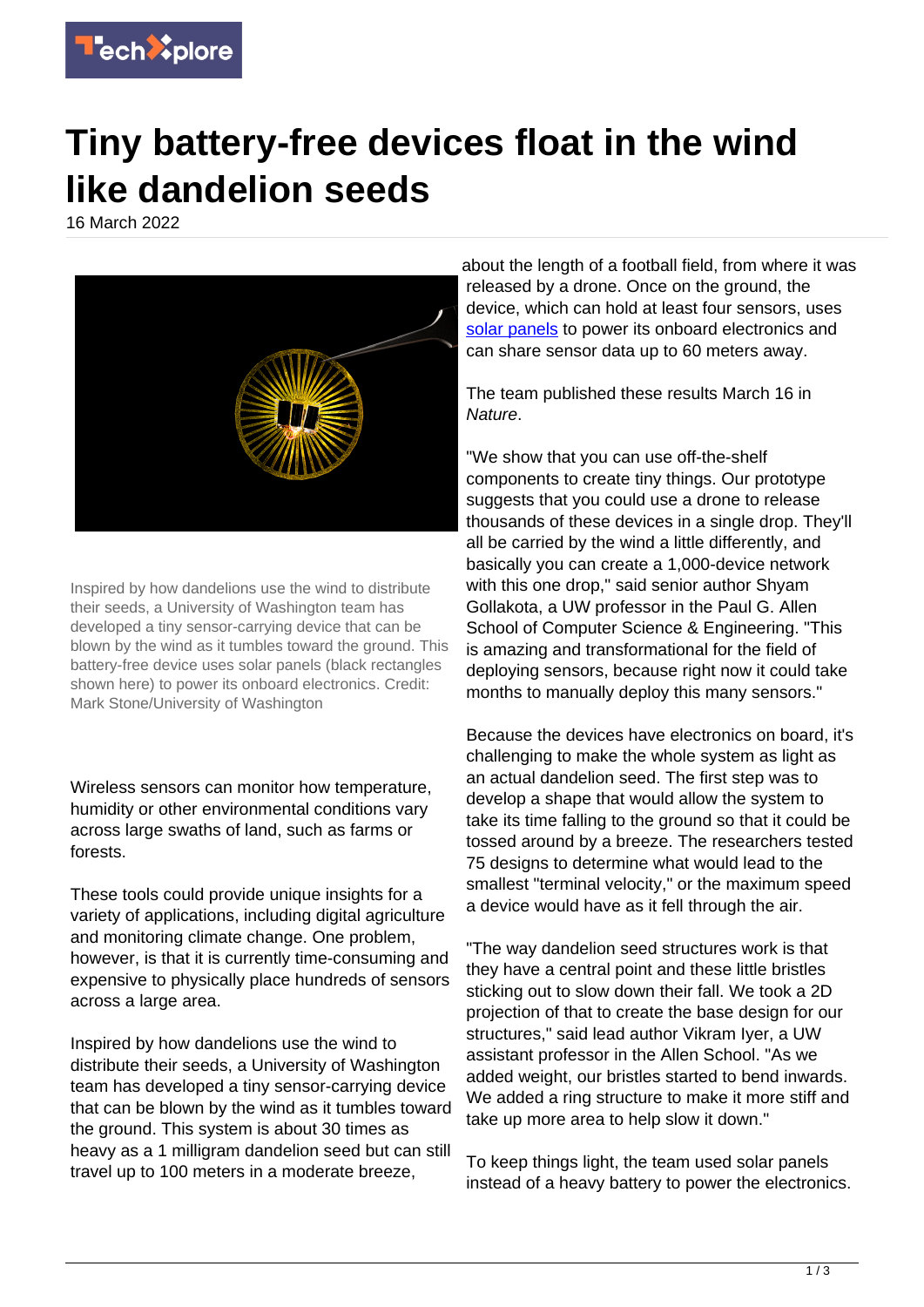

The devices landed with the solar panels facing upright 95% of the time. Their shape and structure allow them to flip over and fall in a consistently upright orientation similar to a dandelion seed.



Inspired by how dandelions use the wind to distribute their seeds, a University of Washington team has developed a tiny sensor-carrying device that can be blown by the wind as it tumbles toward the ground. The device's onboard electronics include sensors, a capacitor to store charge overnight and a microcontroller to run the system, all contained in a flexible circuit, shown here. Credit: Mark Stone/University of Washington

Without a battery, however, the system can't store a charge, which means that after the sun goes down, the sensors stop working. And then when the sun comes up the next morning, the system needs a bit of energy to get started.

"The challenge is that most chips will draw slightly more power for a short time when you first turn them on," Iyer said. "They'll check to make sure everything is working properly before they start executing the code that you wrote. This happens when you turn on your phone or your laptop, too, but of course they have a battery."

The team designed the electronics to include a capacitor, a device that can store some charge overnight.

"Then we've got this little circuit that will measure how much energy we've stored up and, once the

sun is up and there is more energy coming in, it will trigger the rest of the system to turn on because it senses that it's above some threshold," Iyer said.

These devices use backscatter, a method that involves sending information by reflecting transmitted signals, to wirelessly send [sensor data](https://techxplore.com/tags/sensor+data/) back to the researchers. Devices carrying sensors—measuring temperature, humidity, pressure and light—sent data until sunset when they turned off. Data collection resumed when the devices turned themselves back on the next morning.



Inspired by how dandelions use the wind to distribute their seeds, a University of Washington team has developed a tiny, battery-free sensor-carrying device that can be blown by the wind as it tumbles toward the ground. The first step was to develop a shape that would allow the system to take its time falling to the ground so that it could be tossed around by a breeze. The researchers tested 75 designs (some of which are shown here in yellow) to determine what would lead to the smallest "terminal velocity," or the maximum speed a device would have as it fell through the air. Credit: Mark Stone/University of Washington

To measure how far the devices would travel in the wind, the researchers dropped them from different heights, either by hand or by drone on campus. One trick to spread out the devices from a single drop point, the researchers said, is to vary their shapes slightly so they are carried by the breeze differently.